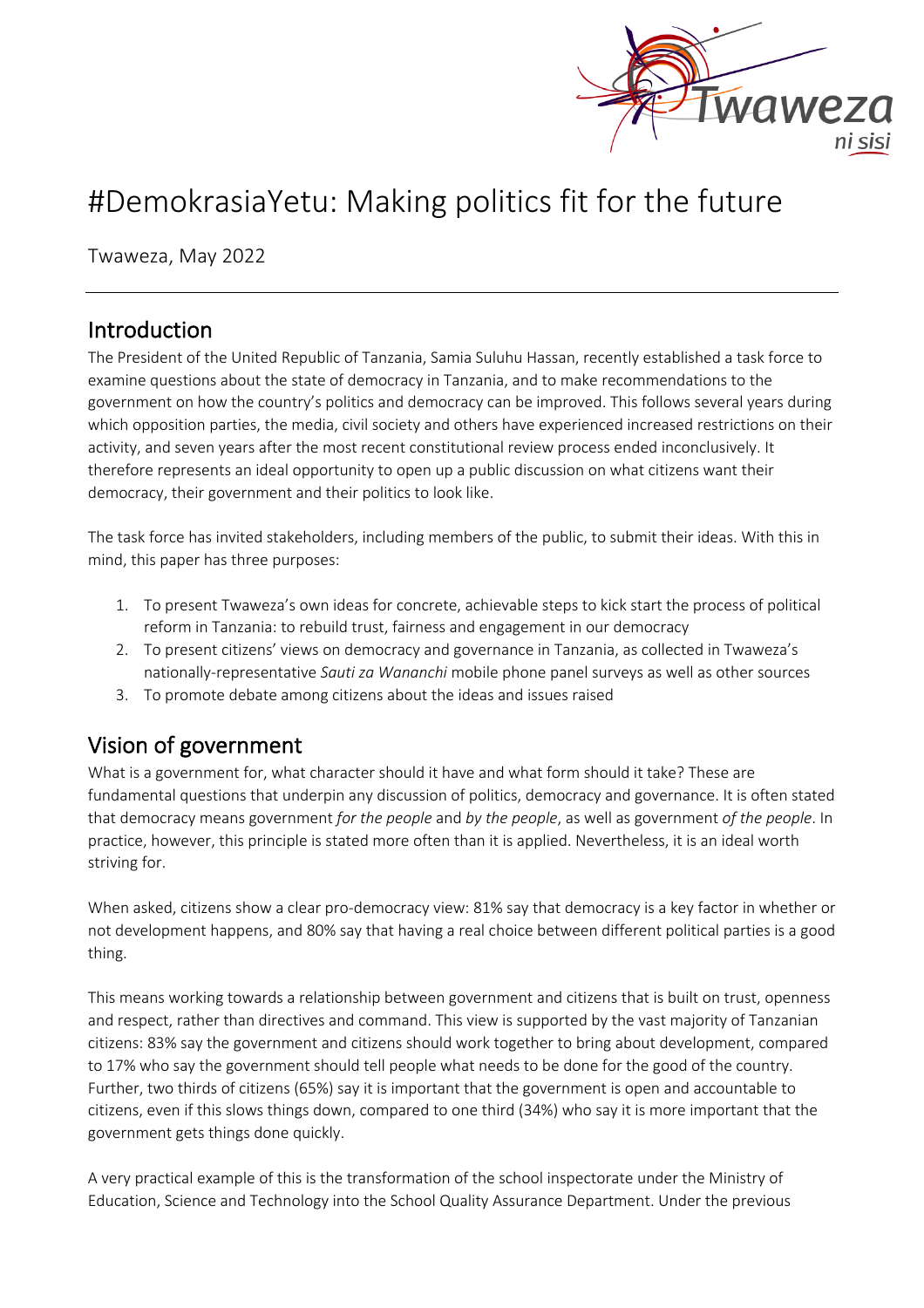arrangements, school inspectors were required to conduct surprise visits and send observational reports about head teachers, teachers and schools to their superiors. In contrast, School Quality Assurance Officers are tasked with sharing their observations with teachers and school leaders and providing advice and guidance on how to improve. These previously autocratic civil servants, police-like in posture, have been transformed into nurturers of the education system and of teachers in particular. Early evidence from teachers and School Quality Assurance Officers suggests the change has created a more positive and supportive working environment for both, lending itself to greater motivation and engagement. We could learn from this example to change the wider mindset of how government works: from top-down, strict and controlling to positive and supportive.



#### Figure 1. Citizens' views on democracy and rights in Tanzania

Source: *Sauti za Wananchi* mobile phone panel survey, special panel round 2 (2020); n=3,000

It also means respecting and valuing differences of opinion. Dissent and criticism should not be seen as damaging or unpatriotic, as has sometimes been the case, but as valuable ways for citizens to help the government identify and solve problems. Again, the vast majority of citizens support this view: 83% agree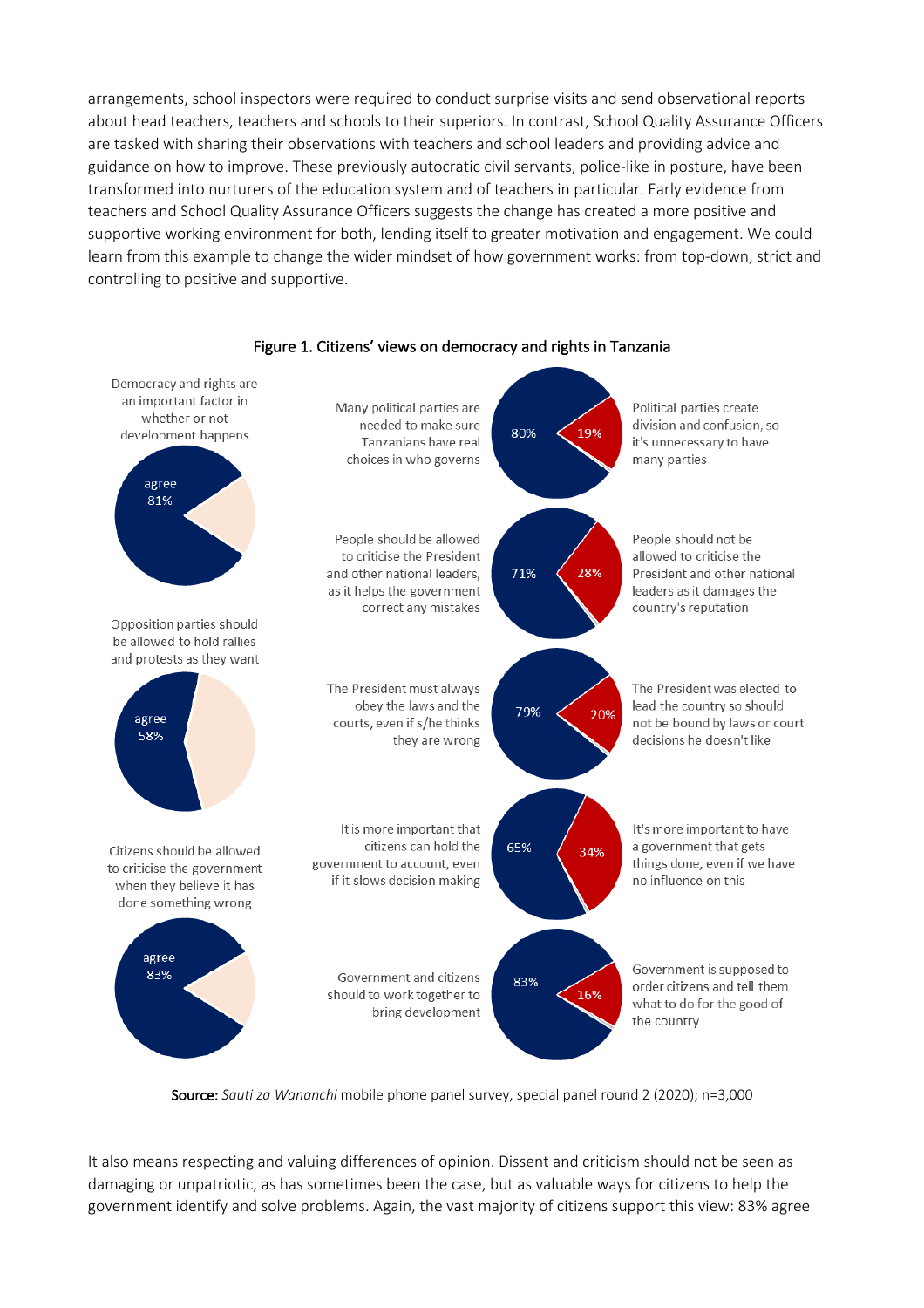that citizens should be free to criticise the government, and 71% say they should be free to criticise the President and other leaders because this helps the government avoid and correct any mistakes. A good friend helps you back on track when you've made a mistake: this is what patriotic citizenship look like too.

Further, encouraging freedom of expression means more than respecting critical views – it also means taking practical steps to protect the spaces where those views can be expressed. For example, political parties should be free to hold meetings and rallies when and where they choose – it is reasonable to ask that they inform the authorities, including the police, of planned large-scale public events, but not that they must get permission. A majority of citizens (58%) agree with this view. Similarly, the media, the research community and civil society – including trade unions and student groups – should be as free as possible of restrictions on their activities, enabling them to speak and to provide a platform for others to do so. As with political parties, restrictions on such freedoms should only cover the most obvious and extreme cases, where there is clear risk of harm.

Protecting democracy and freedom of expression also means ensuring that key institutions are not politicised in any way. The police, the justice system and the electoral commission are the most obvious examples here. As an indication of citizens' support for this, the vast majority (79%) hold the view that the President should not be above the law.

Even a well-designed democratic system will at times run into disagreements. The best-designed system accepts this and builds institutions and norms into the system that seek to resolve disputes. Regular dialogue between the senior figures from competing political parties, ideally hosted by a respected neutral party, would be a good way to achieve this.

Finally, it is worth remembering that much of the political appeal of restrictions on opposition parties, the media, civil society and others drew upon widespread dissatisfaction among citizens with the direction of government – specifically with a sense that those in senior positions in government were acting in their own interests rather than with the public interest in mind. It is therefore important to ensure that the relaxation of restrictions on political activity and freedom of expression is not accompanied by a return to the problems of the past.

### Eleven practical measures to strengthen democracy in Tanzania

The previous section spoke largely of principles, and presented evidence of what most citizens feel about the issues. However, while it is important to strive towards such a vision, it is equally important to take practical steps that put us, as a nation, on a road heading in the right direction. This section therefore lists the measures we propose should be taken as a matter of urgency to strengthen democracy in Tanzania.

#### 1. Establish an independent police oversight authority, to ensure the police are accountable and nonpolitical

Recent years have seen increasing politicisation of the police that is clearly inconsistent with genuine democracy. It is also against the interests of the police if they lose public respect as a result of being seen as unaccountable and politicised.

The best protection against politicisation of the police would be an independent body tasked with overseeing the police – to investigate complaints about policing and play a role in recruitment of senior officers. Kenya's Independent Police Oversight Authority (IPOA) offers useful lessons for how this such a body can play a valuable role.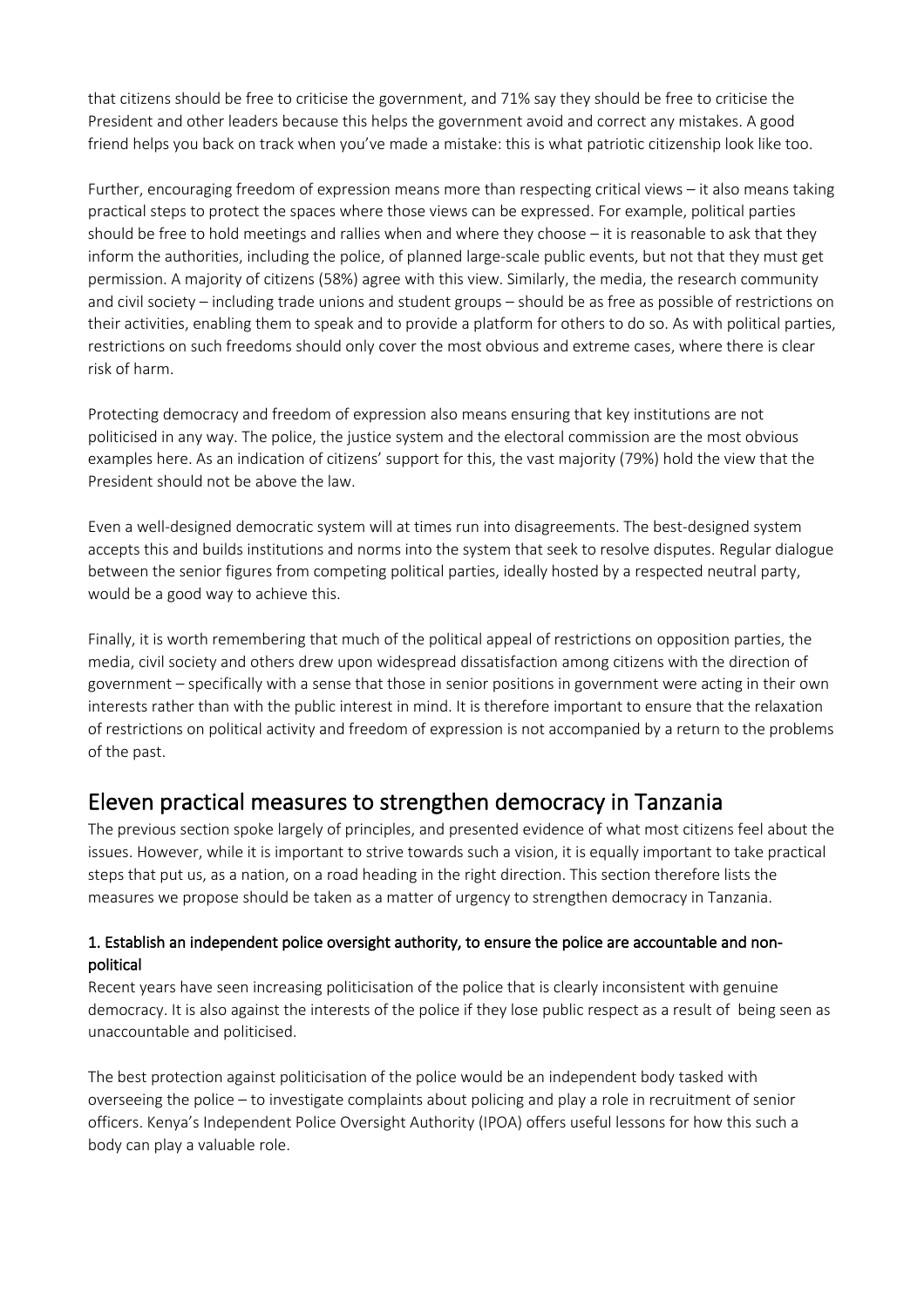### 2. Protect the rights of citizens by applying the law on pre-charge detention and by making bail always a matter for the court's discretion

More broadly, elements of the justice system in its current form fail to protect the rights of citizens, particularly those accused of committing a crime. In some cases, this reflects laws that exist but which are widely ignored in practice – such as time limits on charging suspects after their arrest. In other cases, the law does not reflect natural justice – such as with non-bailable offences and unnecessarily harsh bail conditions.

Addressing the first issue would probably only require a clear statement from the President and/or the Minister of Home Affairs, noting that pre-charge detention laws must be properly applied. And changing the law on non-bailable offences to remove the list of non-bailable offences would address the second part. Instead, the courts should have full discretion over bail, and should be guided to refuse bail only in cases where there is a clear risk of violence.

Further, given the range of other concerns in this area, bringing diverse stakeholders together to discuss more wide-ranging changes would be valuable. However, this should not be used to delay the changes suggested here, that can and should be made as soon as possible.

#### 3. Engage in multi-party dialogue forums at high level and with genuine will to find consensus to protect the freedom and operational independence of political parties

Restrictions on opposition political parties in recent years are among the clearest examples of falling short of democratic standards. This includes some restrictions that were introduced as part of reforms to the Political Parties Act and others that were introduced in practice without any legislation.

High-level dialogue between political parties is the essential first step towards remaking multi-party democracy as meaningful in Tanzania. This can then identify both short term and medium term reforms to be introduced. Concretely, this means revitalising shared spaces such as the Tanzania Centre for Democracy and demonstrating good will towards opposition parties concretely to help rebuild trust and restart engagement.

In the long run re-establishing and protecting democratic norms requires both legislative amendments and protections – ideally in legislation (or even in an amended Constitution) – against extra-legal restrictions on political party activity.

#### 4. Amend the laws that currently restrict freedom of expression and association, protecting the rights and independence of the media, social media users, and civil society

Several laws and regulations introduced or amended in recent years – including the Media Services Act, Cybercrimes Act and regulations under the Electronic and Postal Communications Act (EPOCA), Societies Act, Companies Act and more – have contravened democratic principles of freedom of expression and freedom of association. Indeed, the number of problems with these laws is such that it is not possible to list all the specific problems here. Further, some of these laws have been judged in court to be in contravention of the Treaty for the Establishment of the East African Community.

While the government has already taken some valuable steps towards protecting civic freedoms, there is more still to be done. Reversing recent changes to the Companies Act and Societies Act would be a relatively straightforward step on freedom of association. Amending the various laws that restrict freedom of expression is a little more complicated, but there are many partners ready and willing to provide suggestions on what would be required.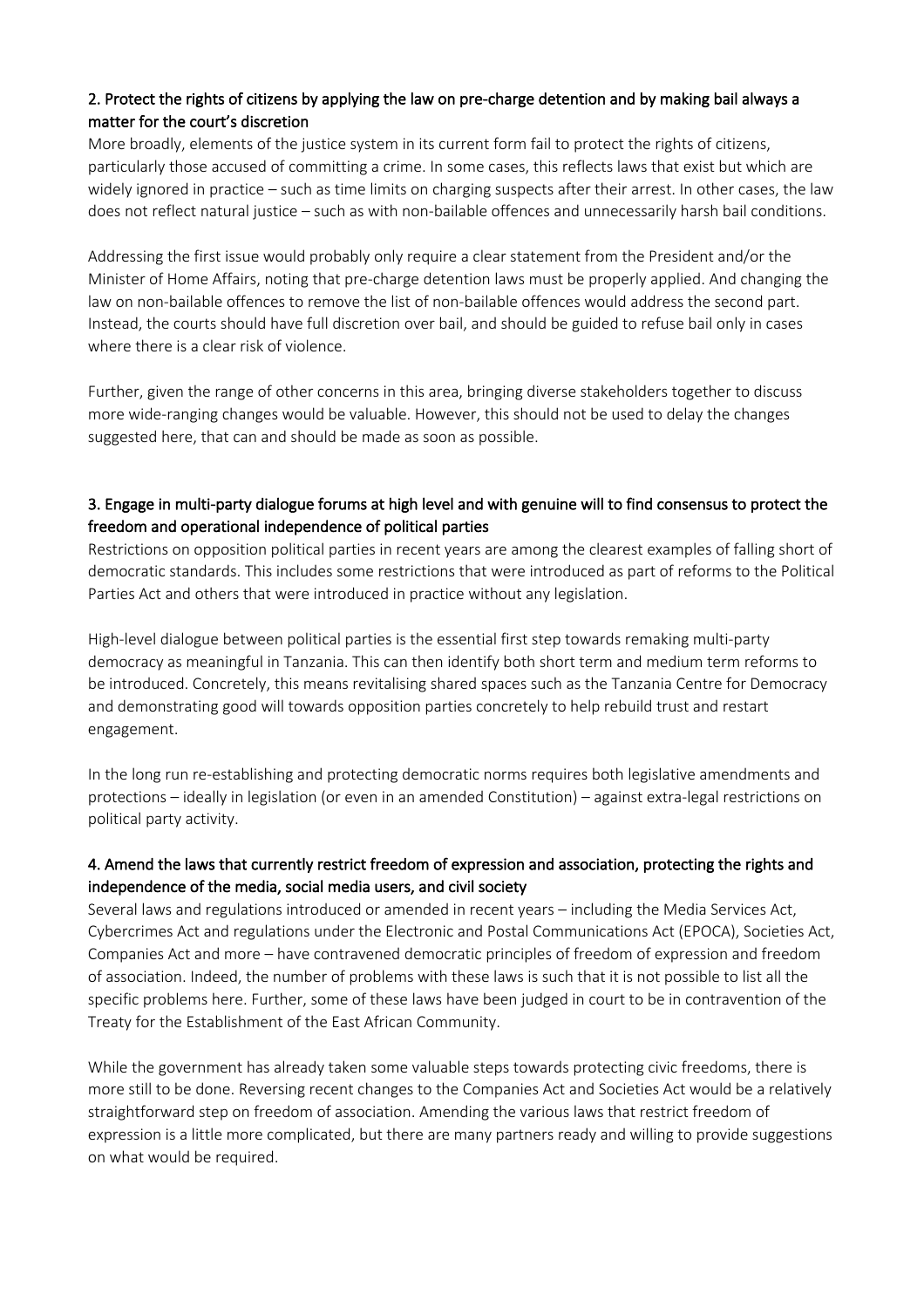#### 5. Listen to citizens' views on public services and other policy matters

Good government is responsive and accountable. It listens to the needs, experiences and opinions of citizens, both when making policy and when delivering services. In a true democracy, citizens' are ultimately in charge of the government. However, in recent years, the government has taken a different approach, issuing top-down instructions and actively working to block initiatives that provide platforms for citizens' voices to be heard.

Where platforms exist for citizens to air their views – whether in government or elsewhere – these should be encouraged. Where they do not, they should be established. In either case, the guiding principle should be that citizens' views on policy matters and their feedback on public services should be encouraged, listened to, and acted upon.

#### 6. Re-join the Open Government Partnership

Perhaps the simplest but most symbolic act the government could take in order to signal its intention to reestablish democratic norms would be to re-join the Open Government Partnership (OGP). The OGP has become a leading global institution of democracy and good governance, bringing together governments and civil society organisations from across the world to discuss and agree on concrete reforms to establish transparent, accountable and participatory governance. And at practical level, it also provides a mechanism by which government can access support and ideas from civil society to enact reforms.

#### 7. Establish mandatory and transparent wealth declarations, transparency in business ownership, and transparency in public procurement

Preventing a return to widespread corruption is an essential element of democratic strengthening. Three relatively straightforward measures have been widely adopted around the world in recent years that can have a major impact on corruption: transparent wealth declarations by political leaders and senior officials, transparent registers of the beneficial owners of businesses, and transparency in public procurement. In all three cases, there are multiple examples of good practice from around the world that Tanzania could learn from, including procurement transparency initiatives in Kenya and Uganda.

#### 8. Conduct a national Presidential Tour, building trust with citizens through open dialogue with citizens, involving listening, feedback and action

Given the extent of practices inconsistent with democracy in recent years, there is a need to re-establish trust with citizens. With this in mind, we recommend a new initiative to build trust with citizens through dialogue, involving listening, feedback and action. Ideally, this would involve senior figures in government, led by the President, conducting townhall-style meetings, and would seek to achieve honest and open discussion by dropping many of the formalities and protocol normally associated with senior politicians' trips.

#### 9. **Establish a large-scale multi-stakeholder initiative to conduct nationwide education and training on consensus-building, conflict resolution and trust**

The task force represents an important step towards addressing many of the concerns with politics in Tanzania, and will hopefully deliver wide-ranging reforms to strengthen the country's democracy. Looking forward, it is important to establish mechanisms through which future conflicts can be prevented or resolved before they become too serious. This should recognise that it is ok for people to have differences of opinion, that disagreement is an essential component of vibrant debate and healthy democracy, and that it is far better for differences to be aired and discussed than for grievances to fester in the dark.

A multi-stakeholder initiative, involving civil society as well as government and opposition parties, conducting education and training across the country could help establish a culture of inclusive, vibrant public debate that works to resolve disputes harmoniously through consensus building and trust. Citizenship gives people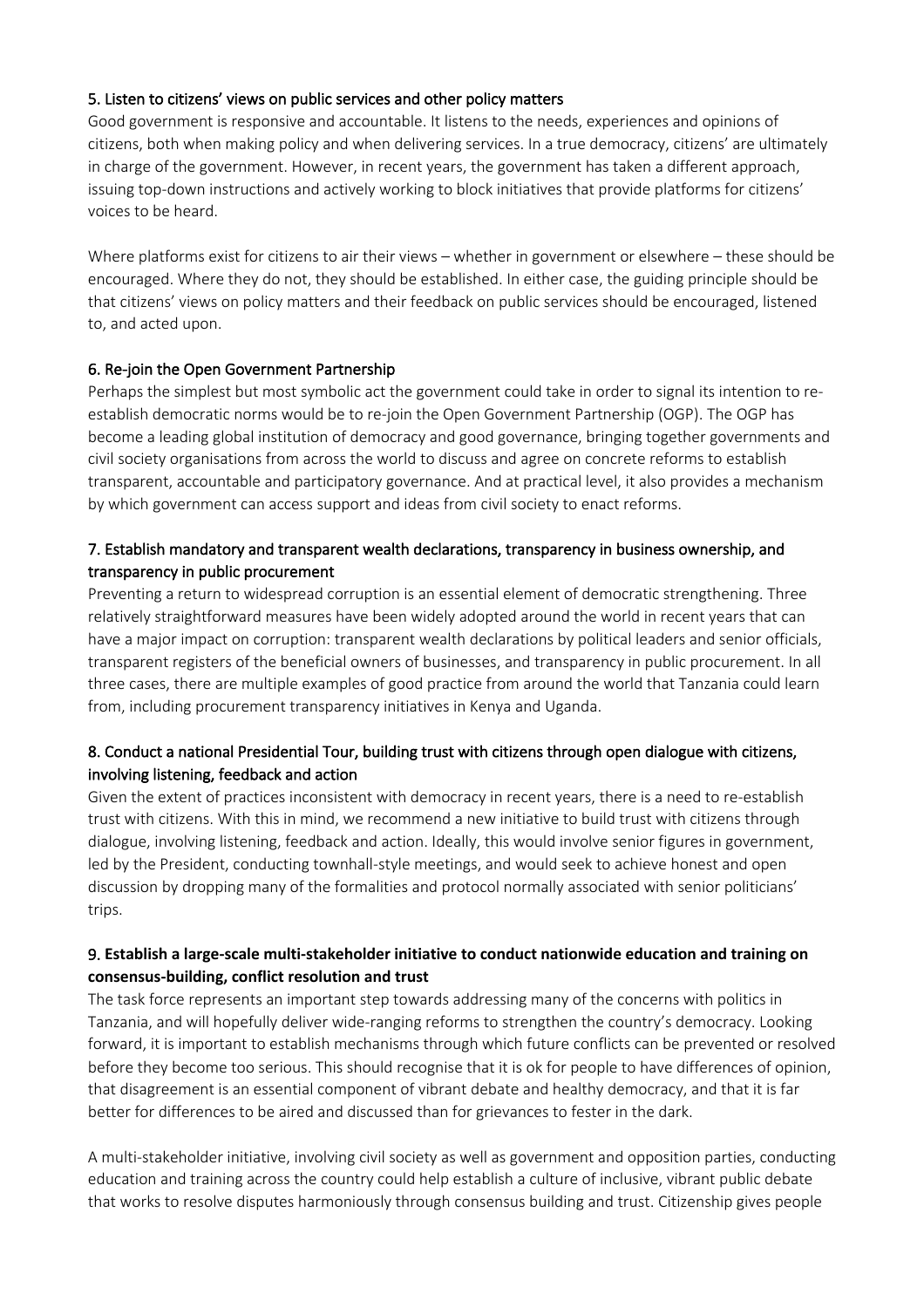both rights and responsibilities. An initiative of this kind could enable people to exercise their rights while also asking them to deliver on their responsibilities to respect differences, to resolve disputes peacefully and to engage constructively, online and offline, with building a better democracy for Tanzania.

#### 10. Establish a truly independent electoral commission before the 2024 civic and 2025 national elections

Many of the complaints of opposition parties around the civic elections in 2019 and general elections in 2020 were entirely justified. The playing field for these elections was not level, and the consequences were seen in the election results. While several of the reforms proposed here would help to address this, the single most effective measure to protect the integrity of elections would be to establish a truly independent national electoral commission. This means a commission that is not dependent solely on the approval of the government or the ruling party for it activities, including for budgets, senior appointments and major policy decisions.

#### 11. Pro-actively seek to include women and other traditionally excluded groups in democratic strengthening initiatives

Politics in Tanzania has, in the past, largely consisted of conversations between men, whether at national level, in local government or at community level. There have always been women involved in politics, sometimes in prominent roles, not least in the form of the current President. However, this should not be used as an excuse to escape the reality that a large majority of politicians are men and political debate at all levels has generally been dominated by men. And similarly, other disadvantaged groups – poorer citizens, people living with a disability, those with lower levels of education – are under-represented in public debate.

The President has already made good strides in using her historic position as the first woman in the role to empower women at all levels. This should be both applauded and extended. In particular, those measures proposed here that relate to dialogue with citizens or listening to citizens' views should make extra effort to prioritise the inclusion of women and other traditionally disadvantaged groups. This includes the ideas presented on listening to citizens, on a Presidential tour for dialogue with citizens and on nationwide training on consensus building and conflict resolution.

## Constitutional reform

In this final section of the paper, we consider where the country stands on the issue of constitutional reform. In this case, our purpose is not so much to argue for or against any particular measures, process or timeframe for constitutional changes. Instead, this section will present a selection of highlights of citizens' opinions on constitutional matters, as collected over the past few years.

Much of the debate around constitutional reform has focussed on two key issues: the structure of government for Zanzibar and the United Republic of Tanzania, and the establishment of a truly independent electoral commission. It is worth noting, therefore, that 65% of citizens (in 2014) supported the idea of introducing an independent electoral commission backed by the Constitution itself. Further, citizens were very evenly split in 2015 on whether they preferred the "Warioba draft" Constitution as submitted to the Constituent Assembly (41%) or the "Proposed Constitution" as amended by the Constituent Assembly (39%). Similarly, there is no clear conclusion on citizens' preferred view on whether Tanzania should have a twogovernment structure (similar to the current arrangements) or a three-government structure (as proposed by the Warioba Commission) – not shown in charts.

However, these are not the only issues of importance that will be discussed as part of any future efforts to reform the Constitution. It's worth noting, for example, that a large majority of citizens (89%) support the idea of mandatory and transparent asset declarations by public servants at the start and end of their terms of office. Similarly, there is clear majority support (67%) for allowing independent candidates to run for office – including those standing as candidate to become an MP and for the Presidency.